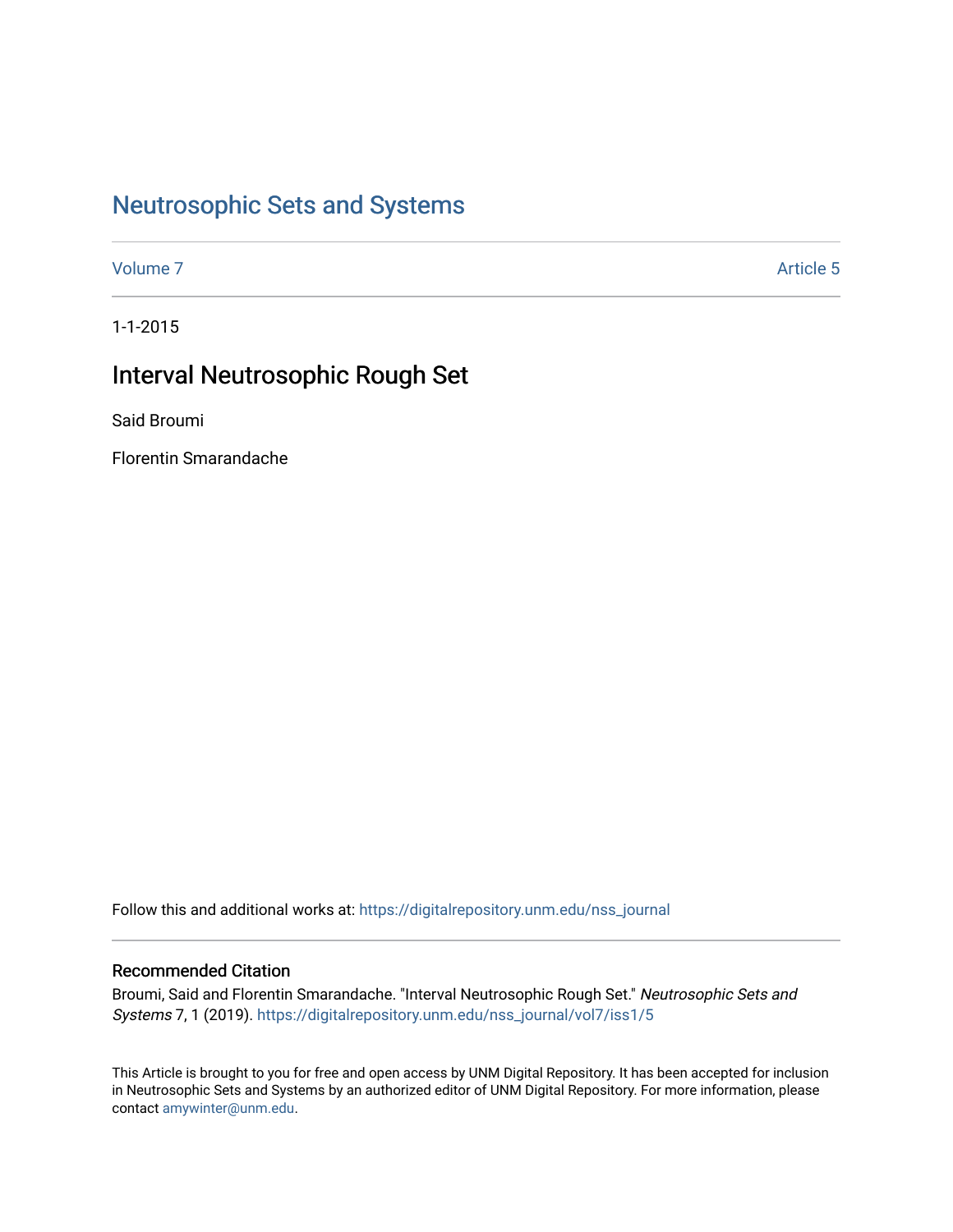

# **Interval Neutrosophic Rough Set**

**Said Broumi<sup>1</sup> , Florentin Smarandache<sup>2</sup>**

<sup>1</sup> Faculty of Lettres and Humanities, Hay El Baraka Ben M'sik Casablanca B.P. 7951, University of Hassan II Casablanca, Morocco, [broumisaid78@gmail.co](mailto:broumisaid78@gmail.c)m

<sup>2</sup>Department of Mathematics, University of New Mexico, 705 Gurley Avenue, Gallup, NM 87301, USA,

[fsmarandache@gmail.com](mailto:fsmarandache@gmail.com)

Abstract: This Paper combines interval- valued neutrouphic sets and rough sets. It studies roughness in interval- valued neutrosophic sets and some of its properties. Finally we propose a Hamming distance between lower and upper approximations of interval valued neutrosophic sets.

**Keywords**: interval valued neutrosophic sets, rough sets, interval valued neutrosophic sets.

## **1.Introduction**

Neutrosophic set (NS for short), a part of neutrosophy introduced by Smarandache [1] as a new branch of philosophy, is a mathematical tool dealing with problems involving imprecise, indeterminacy and inconsistent knowledge. Contrary to fuzzy sets and intuitionistic fuzzy sets, a neutrosophic set consists of three basic membership functions independently of each other, which are truth, indeterminacy and falsity. This theory has been well developed in both theories and applications. After the pioneering work of Smarandache, In 2005, Wang [2] introduced the notion of interval neutrosophic sets ( INS for short) which is another extension of neutrosophic sets. INS can be described by a membership interval, a nonmembership interval and indeterminate interval, thus the interval neutrosophic (INS) has the virtue of complementing NS, which is more flexible and practical than neutrosophic set, and Interval Neutrosophic Set (INS ) provides a more reasonable mathematical framework to deal with indeterminate and inconsistent information. The interval neutrosophic set generalize, the classical set ,fuzzy set [ 3] , the interval valued fuzzy set [4], intuitionistic fuzzy set [5 ] , interval valued intuitionstic fuzzy set [ 6] and so on. Many scholars have performed studies on neutrosophic sets , interval neutrosophic sets and their properties [7,8,9,10,11,12,13]. Interval neutrosophic sets have also been widely applied to many fields [14,15,16,17,18,19].

The rough set theory was introduced by Pawlak [20] in 1982, which is a technique for managing the uncertainty and imperfection, can analyze incomplete information effectively. Therefore, many models have been built upon different aspect, i.e, univers, relations, object, operators by many scholars [21,22,23,24,25,26] such as rough fuzzy sets, fuzzy rough sets, generalized fuzzy rough, rough intuitionistic fuzzy set. intuitionistic fuzzy rough sets [27]. It has been successfully applied in many fields such as attribute reduction [28,29,30,31], feature selection [32,33,34], rule extraction [35,36,37,38] and so on. The rough sets theory approximates any subset of objects of the universe by two sets, called the lower and upper approximations. It focuses on the ambiguity caused by the limited discernibility of objects in the universe of discourse.

More recently, S.Broumi et al [39] combined neutrosophic sets with rough sets in a new hybrid mathematical structure called "rough neutrosophic sets" handling incomplete and indeterminate information . The concept of rough neutrosophic sets generalizes fuzzy rough sets and intuitionistic fuzzy rough sets. Based on the equivalence relation on the universe of discourse, A.Mukherjee et al [40] introduced lower and upper approximation of interval valued intuitionistic fuzzy set in Pawlak's approximation space . Motivated by this ,we extend the interval intuitionistic fuzzy lower and upper approximations to the case of interval valued neutrosophic set. The concept of interval valued neutrosophic rough set is introduced by coupling both interval neutrosophic sets and rough sets.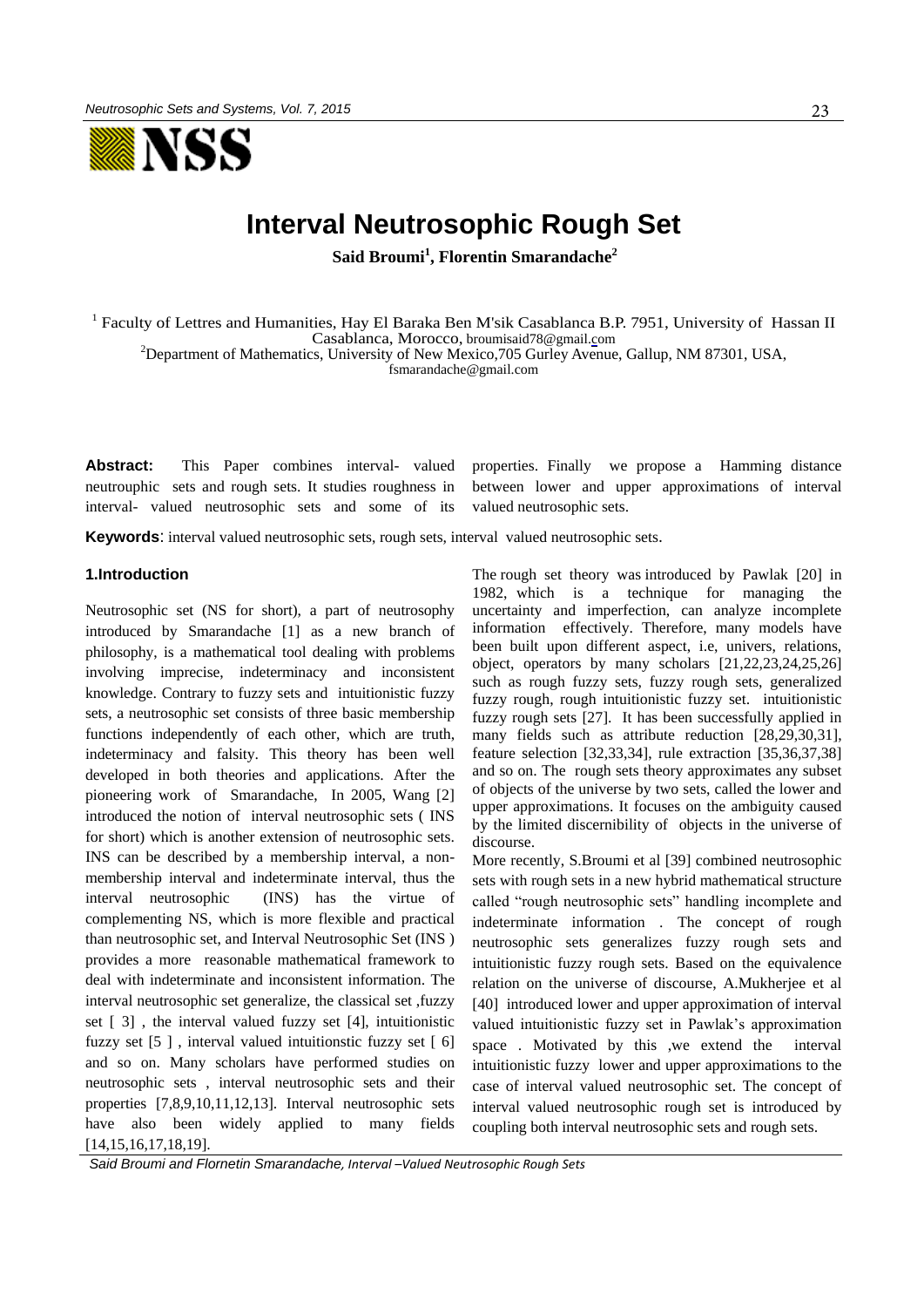The organization of this paper is as follow : In section 2, we briefly present some basic definitions and preliminary results are given which will be used in the rest of the paper. In section 3 , basic concept of rough approximation of an interval valued neutrosophic sets and their properties are presented. In section 4, Hamming distance between lower approximation and upper approximation of interval neutrosophic set is introduced, Finally, we concludes the paper.

## **2.Preliminaries**

Throughout this paper, We now recall some basic notions of neutrosophic sets , interval valued neutrosophic sets , rough set theory and intuitionistic fuzzy rough sets. More can found in ref [1, 2,20,27].

#### **Definition 1 [1]**

Let U be an universe of discourse then the neutrosophic set A is an object having the form A=  $\{ \langle x : \mu_{A(x)}, \nu_{A(x)}, \omega \rangle \}$  $A(x)$  >,x ∈ U}, where the functions  $\mu$ ,  $\nu$ ,  $\omega$  : U→]<sup>-</sup>0,1<sup>+</sup>[ define respectively the degree of membership , the degree of indeterminacy, and the degree of non-membership of the element  $x \in X$  to the set A with the condition.

$$
0 \leq \mu_{A(x)} + \nu_{A(x)} + \omega_{A(x)} \leq 3^+.
$$
 (1)

From philosophical point of view, the neutrosophic set takes the value from real standard or non-standard subsets of ]<sup>-</sup>0,1<sup>+</sup>[.so instead of ]<sup>-</sup>0,1<sup>+</sup>[ we need to take the interval [0,1] for technical applications, because ]<sup>-</sup>0,1<sup>+</sup>[will be difficult to apply in the real applications such as in scientific and engineering problems.

### **Definition 2 [2]**

Let  $X$  be a space of points (objects) with generic elements in X denoted by x. An interval valued neutrosophic set (for short IVNS) A in X is characterized by truthmembership function  $\mu_A(x)$ , indeteminacy-membership function  $v_A(x)$  and falsity-membership function  $\omega_A(x)$ . For each point x in X, we have that  $\mu_A(x)$ ,  $v_A(x)$ ,  $\omega_{A}(x) \in [0,1].$ 

For two IVNS, A= {
$$
\langle x, \mu_A^L(x), \mu_A^U(x) \rangle
$$
,  
\n $[v_A^L(x), v_A^U(x)]$ ,  $[\omega_A^L(x), \omega_A^U(x)] > | x \in X$  } (2)

And B= { $\langle x , \rho_{B}^{L}(x), \rho_{B}^{U}(x) \rangle$ ,  $[v_B^L(x), v_B^U(x)]$ ,  $[\omega_B^L(x), \omega_B^U(x)]$  |  $x \in X$  } the two relations are defined as follows:

(1)A  $\subseteq$  Bif and only if  $\mu_A^L(x) \le \mu_B^L(x), \mu_A^U(x) \le$  $\mu_B^U(x)$ ,  $\nu_A^L(x) \ge \nu_B^L(x)$ ,  $\omega_A^U(x) \ge \omega_B^U(x)$ ,  $\omega_A^L(x) \ge \omega_B^L(x)$  $, \omega_A^U(x) \ge \omega_B^U(x)$ 

(2)A = B if and only if,  $\mu_A(x) = \mu_B(x)$ ,  $v_A(x) = v_B(x)$ , $\omega_{A}(x) = \omega_{B}(x)$  for any  $x \in X$ 

The complement of  $A<sub>IVNS</sub>$  is denoted by  $A<sub>IVNS</sub><sup>o</sup>$  and is defined by

 $A^{o} = \{ \langle x , [ \omega_{A}^{L}(x), \omega_{A}^{U}(x) ] \rangle , [1 - v_{A}^{U}(x), 1 - v_{A}^{L}(x) ] ,$  $[\mu_{A}^{L}(x), \mu_{A}^{U}(x)] | x \in X$  $\widehat{A \cap B} = \{ \langle x, [min(\mu_A^L(x), \mu_B^L(x)), min(\mu_A^U(x), \mu_B^U(x))],$  $[\max(v_A^L(x), v_B^L(x))$ max( $v_A^U(x), v_B^U(x)$ ], [max( $\omega_A^L(x), \omega_B^L(x)$ ),  $max(\omega_A^U(x), \omega_B^U(x))] >: x \in X$ 

A∪B ={ <x, [max( $\mu_A^L(x), \mu_B^L(x)$ ), max( $\mu_A^U(x), \mu_B^U(x)$ )],  $[\min(v_A^L(x), v_B^L(x))$  $\min(v_A^U(x), v_B^U(x)]$ ,  $[\min(\omega_A^L(x), \omega_B^L(x))$ ,  $\min(\omega_A^U(x), \omega_B^U(x))] >: x \in X$ 

 $O_N = \{ \langle x, [0, 0], [1, 1], [1, 1] \rangle \mid x \in X \}$ , denote the neutrosophic empty set ϕ

 $1_N = \{ \langle x, [0, 0], [0, 0], [1, 1] \rangle \mid x \in X \}$ , denote the neutrosophic universe set U

As an illustration, let us consider the following example.

**Example 1**. Assume that the universe of discourse  $U = \{x1, x2, x3\}$ , where x1characterizes the capability, x2characterizes the trustworthiness and x3 indicates the prices of the objects. It may be further assumed that the values of x1, x2 and x3 are in [0, 1] and they are obtained from some questionnaires of some experts. The experts may impose their opinion in three components viz. the degree of goodness, the degree of indeterminacy and that of poorness to explain the characteristics of the objects. Suppose A is an interval neutrosophic set (INS) of U, such that,

 $A = \{ \langle x1, [0.3 \ 0.4], [0.5 \ 0.6], [0.4 \ 0.5] \rangle, \langle x2, \rangle, [0.1 \ 0.6], [0.6 \ 0.6], [0.7 \ 0.6], [0.8 \ 0.6], [0.9 \ 0.6], [0.9 \ 0.7] \}$ 0.2], [0.3 0.4], [0.6 0.7] >  $\leq$  x3, [0.2 0.4], [0.4 0.5], [0.4 0.6] >}, where the degree of goodness of capability is 0.3,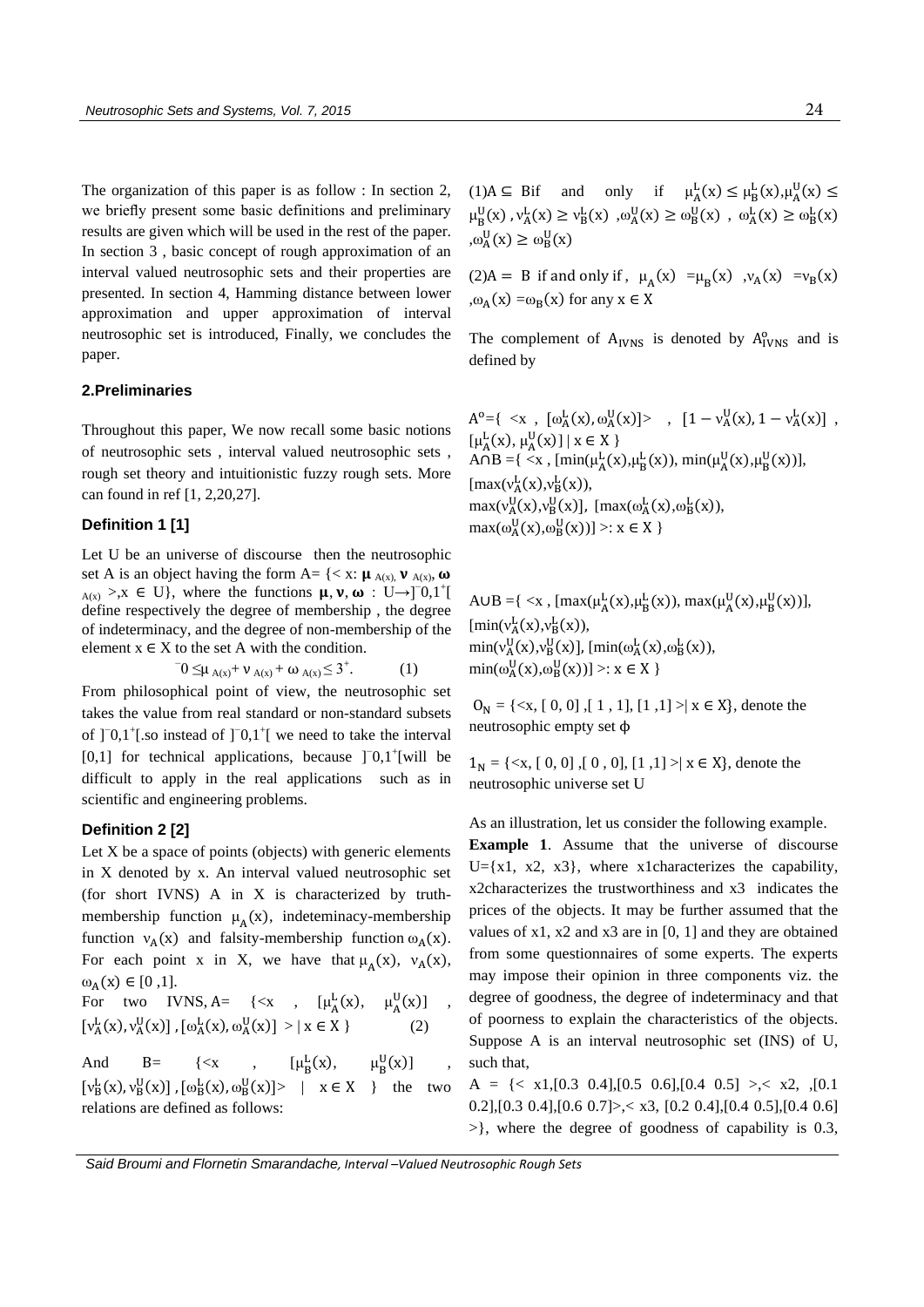degree of indeterminacy of capability is 0.5 and degree of falsity of capability is 0.4 etc.

### **Definition 3 [20]**

Let R be an equivalence relation on the universal set U. Then the pair (U, R) is called a Pawlak approximation space. An equivalence class of R containing x will be denoted by  $[x]_R$ . Now for  $X \subseteq U$ , the lower and upper approximation of  $X$  with respect to  $(U, R)$  are denoted by respectively  $R^*X$  and  $R_*X$  and are defined by

 $R_* X = \{x \in U: [x]_R \subseteq X\},\$ 

 $R^*X = \{ x \in U: [x]_R \cap X \neq \emptyset \}.$ 

Now if  $R^*X = R_* X$ , then X is called definable; otherwise X is called a rough set.

Definition 4 [27]

Let U be a universe and X , a rough set in U. An IF rough set A in U is characterized by a membership function  $\mu_A$ :U→ [0, 1] and non-membership function  $v_A$  :U→ [0, 1] such that

 $\mu_A$ (R X) = 1,  $\nu_A$ (R X) = 0 Or  $[\mu_A(x), \nu_A(x)] = [1, 0]$  if  $x \in (\underline{R} X)$  and  $\mu_A(U - \overline{R} X)$  $= 0$ ,  $v_A(U - \overline{R} X) = 1$ 

Or  $[\mu_A(x), \nu_A(x)] = [0, 1]$  if  $x \in U - \overline{R} X$ ,  $0 \leq \mu_A(\overline{R}X - RX) + \nu_A(\overline{R}X - RX) \leq 1$ 

#### **Example 2:** Example of IF Rough Sets

Let U= {Child, Pre-Teen, Teen, Youth, Teenager, Young-Adult, Adult, Senior, Elderly} be a universe. Let the equivalence relation R be defined as follows: R\*= {[Child, Pre-Teen], [Teen, Youth, Teenager], [Young-Adult, Adult],[Senior, Elderly]}. Let  $X = \{Child, Pre-Teen, Youth, Young-Adult\}$  be a subset of univers U. We can define X in terms of its lower and upper approximations:  $RX = \{Child, Pre-Teen\}, \text{ and } \overline{R}X = \{Child, Pre-Teen,$ Teen, Youth, Teenager, Young-Adult, Adult}. The membership and non-membership functions  $\mu_A: U \rightarrow ] 1$ , 0 [ and  $\nu_A: U \rightarrow ] 1$ , 0 [ on a set A are defined as follows:  $\mu_A$ Child) = 1,  $\mu_A$  (Pre-Teen) = 1 and  $\mu_A$  (Child) = 0,  $\mu_A$ (Pre-Teen) = 0  $\mu_A$  (Young-Adult) = 0,  $\mu_A$  (Adult) = 0,  $\mu_A$ (Senior) = 0,  $\mu_A$  (Elderly) = 0

## **3.Basic Concept of Rough Approximations of an Interval Valued Neutrosophic Set and their Properties.**

In this section we define the notion of interval valued neutrosophic rough sets (in brief ivn- rough set ) by combining both rough sets and interval neutrosophic sets. IVN- rough sets are the generalizations of interval valued intuitionistic fuzzy rough sets, that give more information about uncertain or boundary region.

**Definition 5** : Let (U,R) be a pawlak approximation space ,for an interval valued neutrosophic set

 $A = \{ \langle x, [\mu_A^L(x), \mu_A^U(x)], [v_A^L(x), v_A^U(x)], [\omega_A^L(x), \omega_A^U(x)] \rangle \}$  $\mid x \in X \}$  be interval neutrosophic set. The lower approximation  $A_R$  and  $\overline{A}_R$  upper approximations of A in the pawlak approwimation space  $(U, R)$  are defined as:

 $\underline{A}_R$  ={<**x**,  $[\Lambda_y \in [x]_R \{\mu^L_A(y)\}, \Lambda_y \in [x]_R \{\mu^U_A(y)\}],$  $[V_y{}_{\in [x]_R} \{v^L_A(y)\}, V_y{}_{\in [x]_R} \{v^U_A(y)\}], [V_y{}_{\in [x]_R} \{\omega^L_A(y)\},$  $V_{y \in [x]_R} \{\omega_A^U(y)\} \ge x \in U$ 

 $\overline{A}_R$  = {<**x**,  $[V_y \in [x]_R \{\mu^L_A(y)\}, V_y \in [x]_R \{\mu^U_A(y)\}],$  $[\Lambda_y \, \in_{[x]_R} \{v^{\mathrm{L}}_\mathrm{A}(y)\}, \ \Lambda_y \, \in_{[x]_R} \{v^{\mathrm{U}}_\mathrm{A}(y)\}, \ [\Lambda_y \, \in_{[x]_R} \{\omega^{\mathrm{L}}_\mathrm{A}(y)\},$  $\bigwedge_{y \in [x]_R} {\{\omega_A^U(y)\}}$ : $x \in U$ }.

Where " $\wedge$  " means " min" and " $\vee$  " means " max", R denote an equivalence relation for interval valued neutrosophic set A.

Here  $[x]_R$  is the equivalence class of the element x. It is easy to see that

$$
[\Lambda_{y \in [x]_R} \{\mu_A^L(y)\}, \Lambda_{y \in [x]_R} \{\mu_A^U(y)\}] \subset [0,1]
$$
  

$$
[\Lambda_{y \in [x]_R} \{\nu_A^L(y)\}, \Lambda_{y \in [x]_R} \{\nu_A^U(y)\}] \subset [0,1]
$$
  

$$
[\Lambda_{y \in [x]_R} \{\omega_A^L(y)\}, \Lambda_{y \in [x]_R} \{\omega_A^U(y)\}] \subset [0,1]
$$

And

$$
0 \leq \Lambda_{y \in [x]_R} {\{\mu_A^U(y)\} + V_{y \in [x]_R} {\{\nu_A^U(y)\} + V_{y \in [x]_R} {\{\omega_A^U(y)\}}}}
$$
  
\$\leq\$ 3

Then,  $A_R$  is an interval neutrosophic set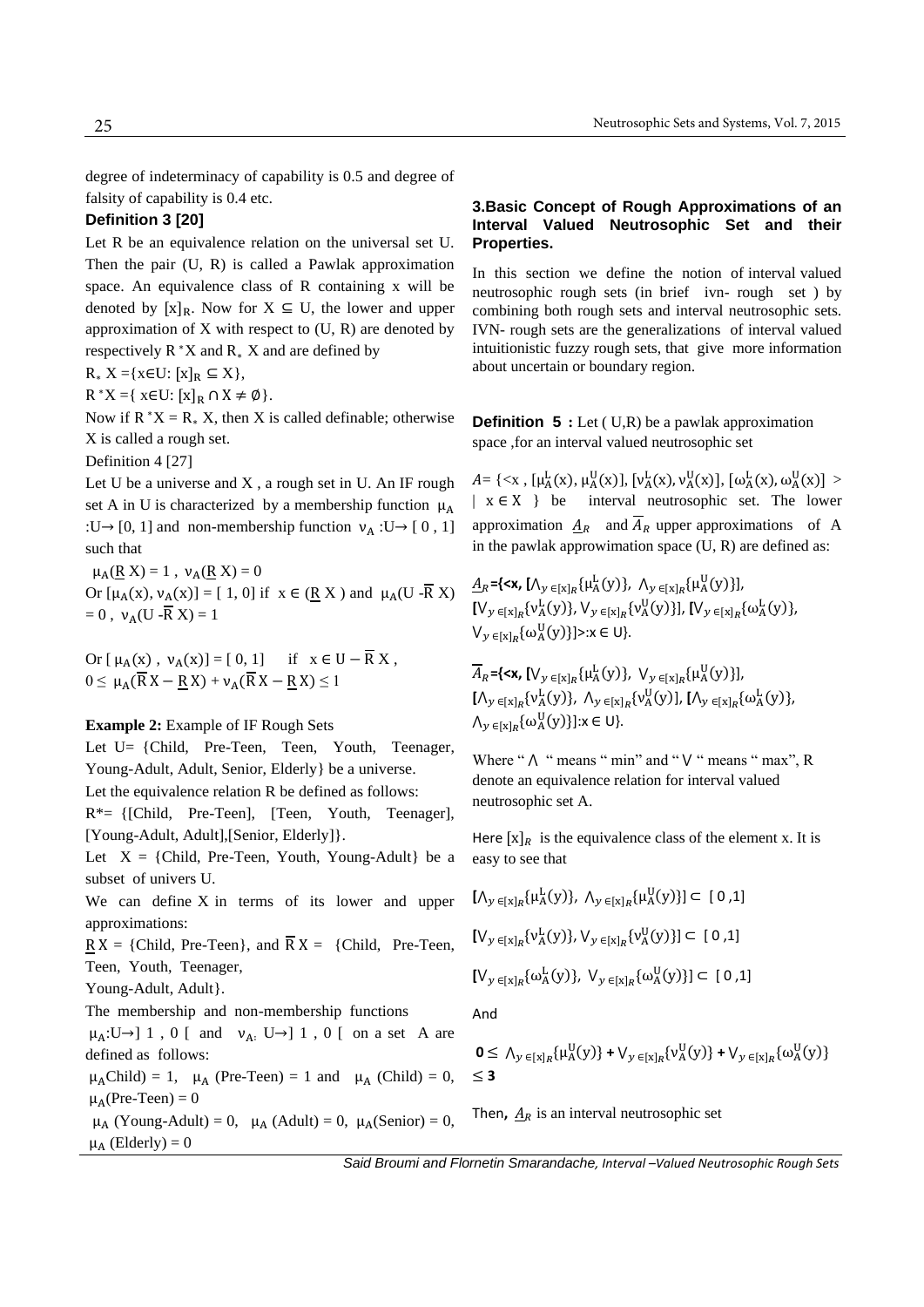Similarly , we have

$$
[V_{y \in [x]_R} \{\mu_A^L(y)\}, V_{y \in [x]_R} \{\mu_A^U(y)\}] \subset [0,1]
$$
  

$$
[{\Lambda_{y \in [x]_R}} \{\nu_A^L(y)\}, {\Lambda_{y \in [x]_R}} \{\nu_A^U(y)\}] \subset [0,1]
$$
  

$$
[{\Lambda_{y \in [x]_R}} \{\omega_A^L(y)\}, {\Lambda_{y \in [x]_R}} \{\omega_A^U(y)\}] \subset [0,1]
$$

And

$$
0 \leq V_{y \in [x]_R} {\{\mu_A^U(y)\} + \Lambda_{y \in [x]_R} {\{\nu_A^U(y)\} + \Lambda_{y \in [x]_R} {\{\omega_A^U(y)\}}}}
$$
  
\$\leq 3

Then,  $\overline{A}_R$  is an interval neutrosophic set

**If**  $\underline{A}_R = \overline{A}_R$ , then A is a definable set, otherwise A is an interval valued neutrosophic rough set,  $A_R$  and  $\overline{A}_R$  are called the lower and upper approximations of interval valued neutrosophic set with respect to approximation space ( U, R), respectively.  $A_R$  and  $\overline{A}_R$  are simply denoted by  $A$  and  $\overline{A}$ .

In the following , we employ an example to illustrate the above concepts

### **Example:**

**Theorem 1.** Let A, B be interval neutrosophic sets and A and  $\overline{A}$  the lower and upper approximation of interval – valued neutrosophic set A with respect to approximation space (U, R) ,respectively. B and  $\overline{B}$  the lower and upper approximation of interval –valued neutrosophic set B with respect to approximation space (U,R) ,respectively.Then we have

i. 
$$
\frac{A \subseteq A \subseteq A}{A \cup B = \overline{A} \cup \overline{B}}
$$
,  $\frac{A \cap B}{A \cap B} = \frac{A}{A} \cap \frac{B}{B}$   
\niii.  $\frac{A \cup B}{\overline{(A)}} = \frac{A \cup B}{\overline{(A)}} = \overline{A}$ ,  $\frac{A \cap B}{\overline{(A)}} = \overline{A} \cap \overline{B}$   
\niv.  $\frac{U}{\overline{(A)}} = \overline{(A)} = \overline{A}$ ,  $\frac{A}{\overline{(A)}} = \frac{\overline{(A)}}{\overline{(A)}} = \frac{A}{\overline{A}}$   
\nv. If  $A \subseteq B$ , then  $\underline{A} \subseteq \underline{B}$  and  $\overline{A} \subseteq \overline{B}$   
\nvii.  $\frac{A^c}{\overline{(A)}} = \overline{(A)^c}$ ,  $\overline{A^c} = \overline{(A)^c}$   
\n**Proof:** we prove only i, ii, iii, the others are trivial

**(i)**

Let  $A = \{ \langle x, [\mu_A^L(x), \mu_A^U(x)], [\nu_A^L(x), \nu_A^U(x)],$  $\left[\omega_{A}^{L}(x), \omega_{A}^{U}(x)\right] > | x \in X \}$  be interval neutrosophic set

From definition of  $A_R$  and  $\overline{A}_R$ , we have

Which implies that

 $\mu_{\underline{A}}^L(x) \le \mu_A^L(x) \le \mu_{\overline{A}}^L(x)$ ;  $\mu_{\underline{A}}^U(x) \le \mu_A^U(x) \le \mu_{\overline{A}}^U(x)$  for all x ∈ X

$$
\nu_{\underline{A}}^L(x)\geq \nu_A^L(x)\geq \nu_{\overline{A}}^L(x)\;;\; \nu_{\underline{A}}^U(x)\geq \nu_A^U(x)\geq \nu_{\overline{A}}^U(x) \;\text{for all}\; x\in X
$$

 $\omega_{\underline{A}}^{\underline{L}}(x) \ge \omega_{\underline{A}}^{\underline{L}}(x) \ge \omega_{\underline{A}}^{\underline{U}}(x)$ ;  $\omega_{\underline{A}}^{\underline{U}}(x) \ge \omega_{\underline{A}}^{\underline{U}}(x) \ge \omega_{\overline{A}}^{\underline{U}}(x)$  for all x ∈ X

 $([\mu_A^L, \mu_A^U], [\nu_A^L, \nu_A^U], [\omega_A^L, \omega_A^U]) \subseteq ([\mu_A^L, \mu_A^U], [\nu_A^L, \nu_A^U], [\omega_A^L]$ ,  $\omega_A^{\text{U}}$ ])  $\subseteq$   $(\mu_A^{\text{L}}, \mu_A^{\text{U}})$ ,  $[\nu_A^{\text{L}}]$  $\frac{L}{A}$ ,  $v\frac{U}{A}$  $\frac{U}{A}$ ],  $[\omega \frac{L}{A}, \omega \frac{U}{A}]$ ) .Hence  $\underline{A}_R \subseteq A \subseteq$  $\overline{A}_R$ 

(ii) Let  $A = \{ \langle x, [\mu_A^L(x), \mu_A^U(x)], [\nu_A^L(x), \nu_A^U(x)], \}$  $\left[\omega_A^L(x), \omega_A^U(x)\right] > | x \in X$  } and

B= { $\langle x, [\mu_B^L(x), \mu_B^U(x)], [\nu_B^L(x), \nu_B^U(x)] , [\omega_B^L(x), \omega_B^U(x)] \rangle$ |  $x \in X$  } are two intervalvalued neutrosophic set and

$$
\overline{A \cup B} = \{ \langle x, [\mu_{A \cup B}^L(x), \mu_{A \cup B}^U(x)], [\nu_{A \cup B}^L(x), \nu_{A \cup B}^U(x)], [\omega_{A \cup B}^L(x), \omega_{A \cup B}^U(x)] \rangle \}
$$

 $\overline{A} \cup \overline{B}$  = {x, [max( $\mu_{\overline{A}}^{\underline{L}}(x)$  ,  $\mu_{\overline{B}}^{\underline{L}}(x)$ ) ,max( $\mu_{\overline{A}}^{\underline{U}}(x)$  ,  $\mu_{\overline{B}}^{\underline{U}}(x)$ ) ],[ min( $v_A^L$  $\frac{\text{L}}{A}(\text{x})$  ,  $\text{v}_B^{\text{L}}(\text{x})$ ) ,min(v $\frac{\text{U}}{A}$  $\frac{U}{A}(x)$  ,  $v\frac{U}{B}(x)$ )],[ min( $\omega \frac{L}{A}(x)$ ,  $\omega_{\overline{B}}^{\text{L}}(x)$ ) ,min( $\omega_{\overline{A}}^{\text{U}}(x)$  ,  $\omega_{\overline{B}}^{\text{U}}(x)$ )]

for all  $x \in X$ 

$$
\mu_{A\cup B}^{L}(x) = \bigvee \{ \mu_{A\cup B}^{L}(y) \mid y \in [x]_{R} \}
$$
  
\n
$$
= \bigvee \{ \mu_{A}^{L}(y) \vee \mu_{B}^{L}(y) \mid y \in [x]_{R} \}
$$
  
\n
$$
= (\bigvee \mu_{A}^{L}(y) \mid y \in [x]_{R}) \vee (\bigvee \mu_{A}^{L}(y) \mid y \in [x]_{R})
$$
  
\n
$$
= (\mu_{A}^{L} \vee \mu_{B}^{L})(x)
$$
  
\n
$$
\mu_{A\cup B}^{U}(x) = \bigvee \{ \mu_{A\cup B}^{U}(y) \mid y \in [x]_{R} \}
$$
  
\n
$$
= \bigvee \{ \mu_{A}^{U}(y) \vee \mu_{B}^{U}(y) \mid y \in [x]_{R} \}
$$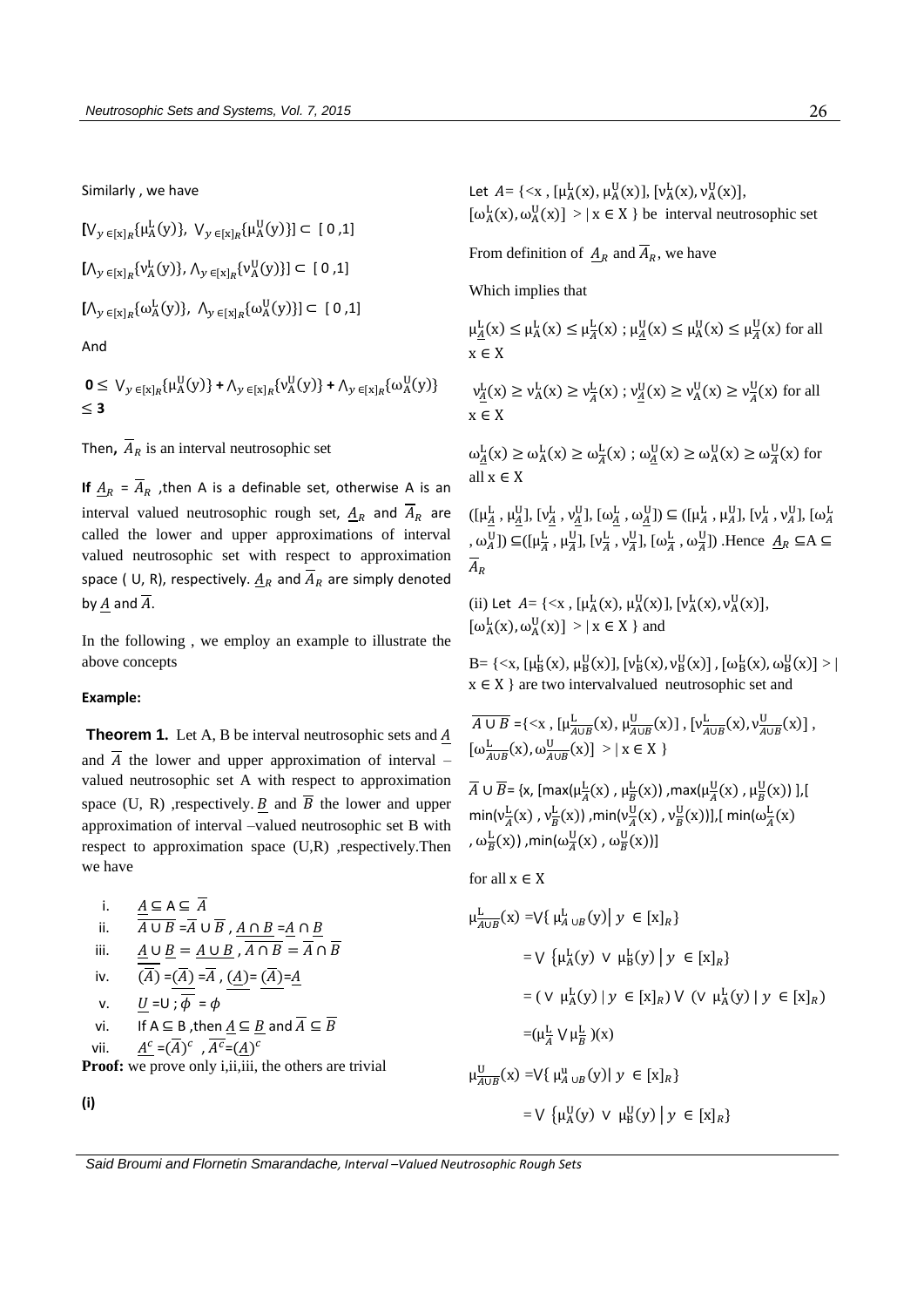$=( \vee \mu_A^{\mathrm{u}}(\mathrm{y}) \mid \mathrm{y} \in [\mathrm{x}]_R ) \vee (\vee \mu_A^{\mathrm{U}}(\mathrm{y}) \mid \mathrm{y} \in [\mathrm{x}]_R )$  $=(\mu \frac{U}{A} \vee \mu \frac{U}{B})(x)$  $v_{\overline{A\cup B}}^{\text{L}}$  $\frac{L}{A\cup B}(x) = \bigwedge \{v_{A\cup B}^L(y) \mid y \in [x]_R\}$  $= \bigwedge \{v_A^L(y) \land v_B^L(y) \mid y \in [x]_R\}$  $= (\wedge \nu_A^L(y) | y \in [x]_R) \wedge (\wedge \nu_B^L(y) | y \in [x]_R)$  $\equiv (v_A^L \wedge v_B^L)(x)$  $v^{\text{U}}_{A\cup B}$  $\frac{U}{A\cup B}(x) = \bigwedge \{v_{A\cup B}^U(y) \mid y \in [x]_R\}$  $= \Lambda \left\{ v_A^{\mathrm{U}}(y) \Lambda v_B^{\mathrm{U}}(y) \middle| y \in [x]_R \right\}$  $= (\wedge \vee^{\mathsf{U}}_{\mathsf{A}}(\mathsf{y}) \mid \mathsf{y} \in [\mathsf{x}]_R) \wedge (\wedge \vee^{\mathsf{U}}_{\mathsf{B}}(\mathsf{y}) \mid \mathsf{y} \in [\mathsf{x}]_R)$  $=$  $(\nu \frac{U}{A})$  $\frac{U}{A}(y)$   $\Lambda v^{\underline{U}}_{\overline{B}}(y)$   $)(x)$  $\omega_{A\cup B}^{\mathcal{L}}(x) = \Lambda \{ \omega_{A\cup B}^{\mathcal{L}}(y) \mid y \in [x]_R \}$  $= \Lambda \left\{ \omega_{A}^{L}(y) \Lambda \omega_{B}^{L}(y) \middle| y \in [x]_{R} \right\}$  $= (\wedge \omega_A^L(y) | y \in [x]_R) \wedge (\wedge \omega_B^L(y) | y \in [x]_R)$  $=(\omega \frac{L}{A} \wedge \omega \frac{L}{B})(x)$  $\omega_{A\cup B}^{U}(x) = \Lambda \{ \omega_{A\cup B}^{U}(y) \mid y \in [x]_{R} \}$  $= \Lambda \left\{ \omega_A^U(y) \wedge v_B^U(y) \mid y \in [x]_R \right\}$  $=( \wedge \omega_A^U(y) | y \in [x]_R) \wedge (\wedge \omega_B^U(y) | y \in [x]_R) \quad \omega_{A \cap B}^L(x) = \vee \{ \omega_{A \cap B}^L(y) | y \in [x]_R \}$  $=(\omega_A^{\mathrm{U}} \wedge \omega_B^{\mathrm{U}})(x)$ Hence,  $\overline{A \cup B} = \overline{A} \cup \overline{B}$ Also for  $\underline{A \cap B} = \underline{A} \cap \underline{B}$  for all  $x \in A$  $\mu_{A\cap B}^{L}(x) = \Lambda \{ \mu_{A\cap B}^{L}(y) \mid y \in [x]_{R} \}$  $= \Lambda \left\{ \mu_{A}^{L}(y) \Lambda \mu_{B}^{L}(y) \middle| y \in [x]_{R} \right\}$  $= \Lambda \left( \mu_{A}^{\mathcal{L}}(y) \mid y \in [x]_{R} \right) \Lambda \left( \vee \mu_{B}^{\mathcal{L}}(y) \mid y \in [x]_{R} \right)$  $=\mu_A^L(x) \wedge \mu_B^L(x)$  $\equiv (\mu_A^L \wedge \mu_B^L)(x)$ Also  $\mu_{A \cap B}^{U}(x) = \Lambda \{ \mu_{A \cap B}^{U}(y) \mid y \in [x]_{R} \}$  $= \Lambda \{ \mu_A^U(y) \land \mu_B^U(y) \mid y \in [x]_R \}$  $= \Lambda \left( \mu_A^U(y) \mid y \in [x]_R \right) \Lambda \left( \vee \mu_B^U(y) \mid y \in [x]_R \right)$  $=\mu_A^{\mathrm{U}}(\mathrm{x}) \wedge \mu_B^{\mathrm{U}}(\mathrm{x})$  $=(\mu_A^U \wedge \mu_B^U)(x)$  $v_{A\cap B}^{L}(x) = \bigvee \{v_{A\cap B}^{L}(y) \big| y \in [x]_{R}\}\$  $= \bigvee \{v_A^L(y) \vee v_B^L(y) \mid y \in [x]_R\}$  $= V (v_{A}^{L}(y) | y \in [x]_{R}) V (v v_{B}^{L}(y) | y \in [x]_{R})$  $=v_{\underline{A}}^{\mathrm{L}}(x) \vee v_{\underline{B}}^{\mathrm{L}}(x)$  $=(v_A^L \vee v_B^L)(x)$  $v_{A\cap B}^{U}(x) = \bigvee \{ v_{A\cap B}^{U}(y) \big| y \in [x]_{R} \}$  $= V \{v_A^U(y) \vee v_B^U(y) \mid y \in [x]_R\}$  $= V (v_A^U(y) | y \in [x]_R) V (v v_B^U(y) | y \in [x]_R)$  $=v_{\underline{A}}^{U}(x) \vee v_{\underline{B}}^{U}(x)$  $=(v_A^U \vee v_B^U)(x)$  $= V \left\{ \omega_{A}^{L}(y) \vee \omega_{B}^{L}(y) \middle| y \in [x]_{R} \right\}$  $= V (\omega_{A}^{L}(y) | y \in [x]_{R}) V (V \omega_{B}^{L}(y) | y \in [x]_{R})$  $=\omega_A^L(x)$   $\vee \omega_B^L(x)$  $=(\omega_A^L \vee \omega_B^L)(x)$  $\omega_{A\cap B}^{U}(x) = \bigvee \{ \omega_{A\cap B}^{U}(y) \big| y \in [x]_{R} \}$  $= \bigvee \{ \omega_A^U(y) \vee \omega_B^U(y) \mid y \in [x]_R \}$  $= V (\omega_A^U(y) | y \in [x]_R) V (V \omega_B^U(y) | y \in [x]_R)$  $=\omega_A^{\mathrm{U}}(\mathrm{x}) \vee \omega_B^{\mathrm{U}}(\mathrm{x})$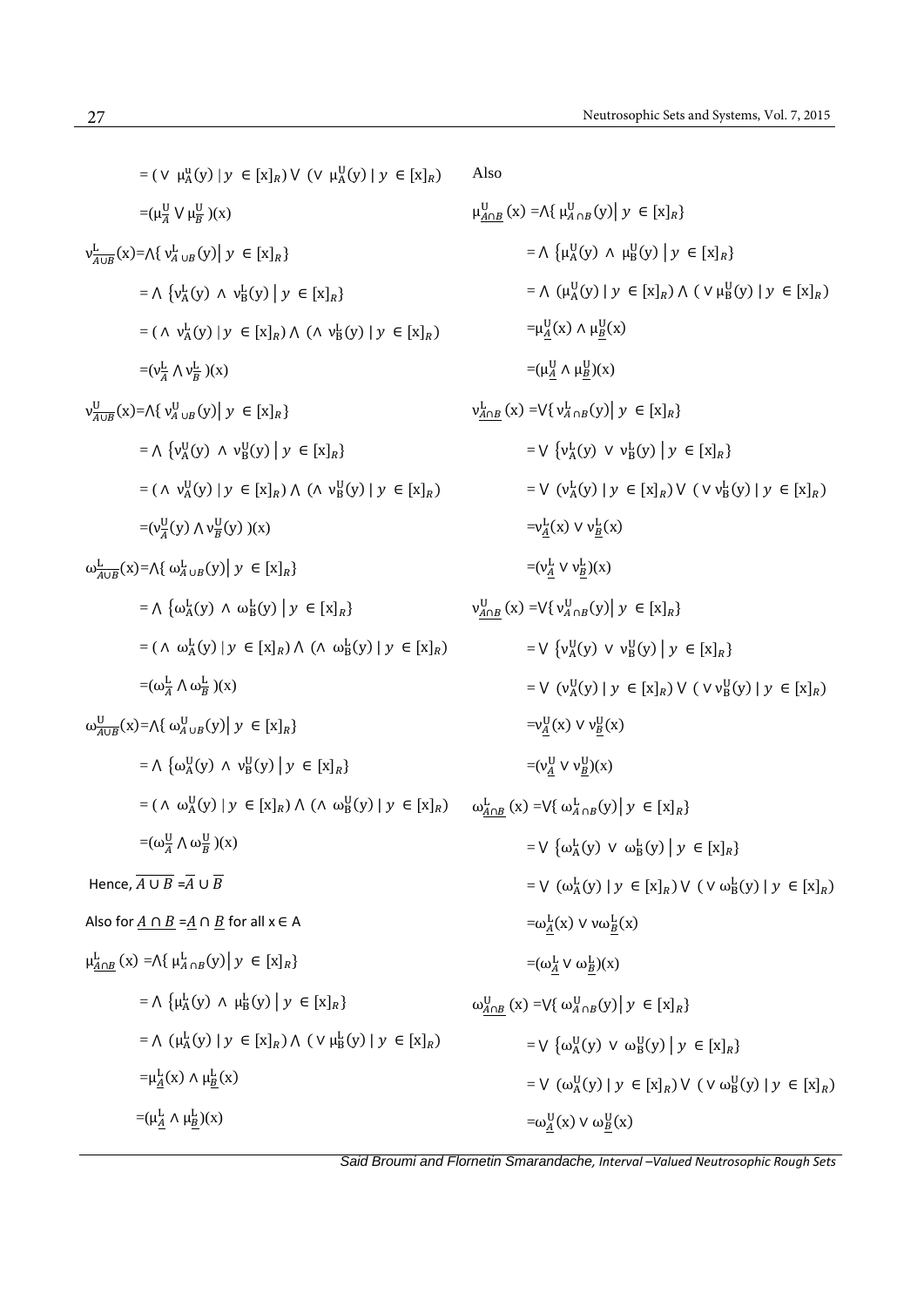$=(\omega_A^U \vee \omega_B^U)(x)$ 

(iii)

$$
\mu_{A \cap B}^{U}(x) = \bigvee \{ \mu_{A \cap B}^{U}(y) \mid y \in [x]_{R} \}
$$
\n
$$
= \bigvee \{ \mu_{A}^{U}(y) \land \mu_{B}^{U}(y) \mid y \in [x]_{R} \}
$$
\n
$$
= (\bigvee (\mu_{A}^{U}(y) \mid y \in [x]_{R})) \land (\bigvee (\mu_{A}^{U}(y) \mid y \in [x]_{R}))
$$

 $= \mu \frac{U}{A}(x) \vee \mu \frac{U}{B}(x)$ 

 $=(\mu \frac{U}{A} \vee \mu \frac{U}{B})(x)$ 

$$
\nu^{\mathrm{U}}_{\overline{A \cap B}}(\mathrm{x}) = \Lambda \{ \nu^{\mathrm{U}}_{A \cap B}(\mathrm{y}) \mid \mathrm{y} \in [\mathrm{x}]_R \}
$$

$$
= \bigwedge \{v_A^U(y) \land v_B^U(y) \mid y \in [x]_R\}
$$

$$
=(\,\Lambda\,\left(\,\nu^{\mathrm{U}}_{\mathrm{A}}(\mathrm{y})\;\middle|\; \mathrm{y}\;\in[\mathrm{x}]_R\right))\,\mathsf{V}\,(\Lambda\,\left(\,\nu^{\mathrm{U}}_{\mathrm{A}}(\mathrm{y})\;\middle|\; \mathrm{y}\;\in\right.
$$

 $[x]_R$ ))

 $= v_A^U$  $\frac{U}{A}(x) \vee \nu_{\overline{B}}^{U}(x)$ 

$$
=(v_A^{\mathrm{U}}\vee v_B^{\mathrm{U}})(x)
$$

$$
\omega_{\overline{A \cap B}}^{\mathsf{U}}(\mathsf{x}) = \bigwedge \{ \omega_{A \cap B}^{\mathsf{U}}(\mathsf{y}) \, \big| \, \mathsf{y} \in [\mathsf{x}]_R \}
$$

$$
= \bigwedge \{ \omega_A^U(y) \wedge \omega v_B^U(y) \mid y \in [x]_R \}
$$

$$
=(\,\textcolor{teal}{\wedge}\, \, (\,\textcolor{teal}{\omega_A^U(y)} \mid y\, \in [x]_R)) \vee (\textcolor{orange}{\wedge}\, \, (\,\textcolor{orange}{\omega_A^U(y)} \mid y\, \in [x]_R))
$$

$$
= \omega_{\overline{A}}^{U}(x) \vee \omega_{\overline{B}}^{U}(x)
$$

$$
= (\omega_{\overline{A}}^{U} \vee \omega_{\overline{B}}^{U})(x)
$$

Hence follow that  $\overline{A \cap B} = \overline{A} \cap \overline{B}$  we get A U  $B = A \cup B$  by following the same procedure as above.

## **Definition 6:**

Let ( U,R) be a pawlak approximation space ,and A and B two interval valued neutrosophic sets over U.

If  $A = B$ , then A and B are called interval valued neutrosophic lower rough equal.

If  $\overline{A} = \overline{B}$ , then A and B are called interval valued neutrosophic upper rough equal.

If  $A = B$ ,  $\overline{A} = \overline{B}$ , then A and B are called interval valued neutrosophic rough equal.

## **Theorem 2 .**

Let  $(U,R)$  be a pawlak approximation space , and A and B two interval valued neutrosophic sets over U. then

- 1.  $A = B \Leftrightarrow A \cap B = A$ ,  $A \cap B = B$
- 2.  $\overline{A} = \overline{B} \Leftrightarrow \overline{A \cup B} = \overline{A}, \overline{A \cup B} = \overline{B}$ 3. If  $\overline{A} = \overline{A'}$  and  $\overline{B} = \overline{B'}$ , then  $\overline{A \cup B} = \overline{A'} \cup \overline{B'}$ 4. If  $\underline{A} = \underline{A'}$  and  $\underline{B} = \underline{B'}$ , Then 5. If A ⊆ B and  $B = \phi$ , then  $A = \phi$ 6. If  $A \subseteq B$  and  $B = U$ , then  $A = U$ 7. If  $\underline{A} = \underline{\phi}$  or  $\underline{B} = \overline{\phi}$  or then  $\underline{A} \cap \underline{B} = \underline{\phi}$ 8. If  $\overline{A} = \overline{U}$  or  $\overline{B} = \overline{U}$ , then  $\overline{A \cup B} = \overline{U}$ 9.  $\overline{A} = \overline{U} \Leftrightarrow A = U$
- 10.  $\overline{A} = \overline{\phi} \Leftrightarrow A = \phi$

**Proof**: the proof is trial

## **4.Hamming distance between Lower Approximation and Upper Approximation of IVNS**

 In this section , we will compute the Hamming distance between lower and upper approximations of interval neutrosophic sets based on Hamming distance introduced by **Ye [41 ]** of interval neutrosophic sets.

Based on Hamming distance between two interval neutrosophic set A and B as follow:

$$
\begin{aligned} d(A,B)=&\frac{1}{6}\sum_{i=1}^n\big[ \big|\mu^L_A(x_i)-\mu^L_B(x_i)\big| + \big|\mu^U_A(x_i)-\mu^U_B(x_i)\big| + \\ &\big|\nu^L_A(x_i)-\nu^L_B(x_i)\big| + \big|\nu^U_A(x_i)-\nu^U_B(x_i)\big| + \big|\omega^L_A(x_i)- \\ &\omega^L_B(x_i)\big| + \big|\omega^L_A(x_i)-\nu^U_B(x_i)\big|\big] \end{aligned}
$$

we can obtain the standard hamming distance of  $\overline{A}$  and  $\overline{A}$ from

$$
d_H(\underline{A}, \overline{A}) = \frac{1}{6} \sum_{i=1}^n \left[ \left| \mu_{\underline{A}}^L(x_j) - \mu_{\overline{A}}^L(x_j) \right| + \left| \mu_{\underline{A}}^U(x_j) - \mu_{\overline{A}}^U(x_j) \right| + \left| \nu_{\underline{A}}^U(x_j) \right| + \left| \nu_{\underline{A}}^U(x_j) - \nu_{\overline{A}}^U(x_j) \right| + \left| \omega_{\underline{A}}^U(x_j) - \omega_{\overline{A}}^U(x_j) \right| + \left| \omega_{\underline{A}}^U(x_j) - \omega_{\overline{A}}^U(x_j) \right| \right]
$$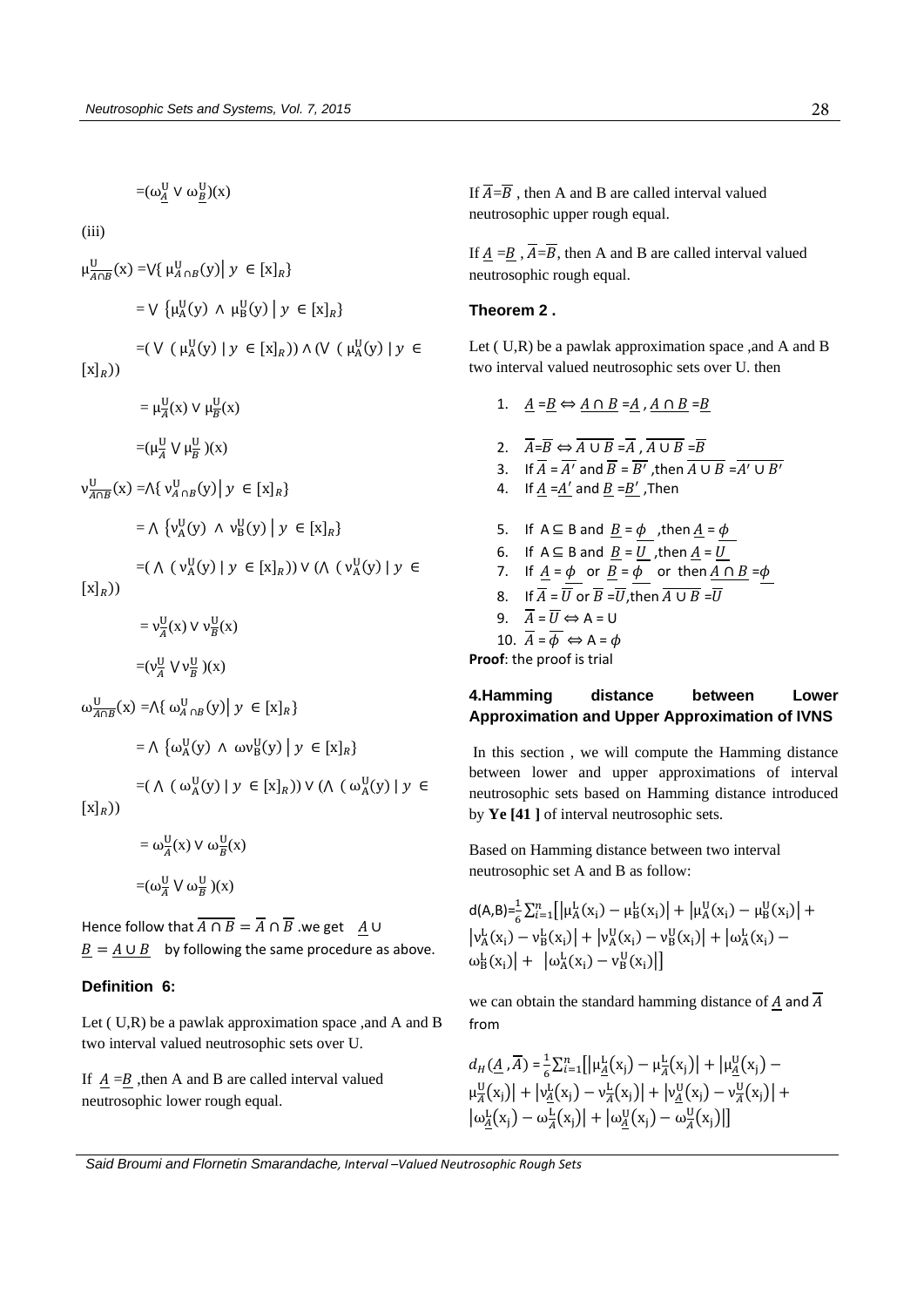### Where

 $\underline{A}_R$  ={<**x**,  $[\Lambda_y \in [x]_R \{\mu^L_A(y)\}, \Lambda_y \in [x]_R \{\mu^U_A(y)\}],$  $[V_y \in [x]_R \{v_A^L(y)\}, V_y \in [x]_R \{v_A^U(y)\}], [V_y \in [x]_R \{\omega_A^L(y)\},$  $V_{y \in [x]_R} \{\omega_A^U(y)\} \ge x \in U$ .

 $\overline{A}_R$  = {<**x**,  $[V_y \in [x]_R \{\mu^L_A(y)\}, V_y \in [x]_R \{\mu^U_A(y)\}],$  $[\Lambda_y \, \in_{[x]_R} \{v^{\mathrm{L}}_\mathrm{A}(y)\}, \ \Lambda_y \, \in_{[x]_R} \{v^{\mathrm{U}}_\mathrm{A}(y)\}, \ [\Lambda_y \, \in_{[x]_R} \{\omega^{\mathrm{L}}_\mathrm{A}(y)\},$  $\bigwedge_{y \in [x]_R} {\{\omega_A^U(y)\}}: x \in U$ 

 $\mu_{\underline{A}}^{\underline{L}}(x_j) = \Lambda_{y \in [x]_R} {\mu_A^{\underline{L}}(y)}; \mu_{\underline{A}}^{\underline{U}}(x_j) = \Lambda_{y \in [x]_R} {\mu_A^{\underline{U}}(y)}$ 

 $v_{\underline{A}}^{\underline{L}}(x_j) = V_y \in [x]_R \{v_A^{\underline{L}}(y)\}$ ;  $v_{\underline{A}}^{\underline{U}}(x_j) = V_y \in [x]_R \{v_A^{\underline{U}}(y)\}$ 

 $\omega_{\underline{A}}^{\underline{L}}(x_j)$ =  $V_{y \in [x]_R} {\omega_A^{\underline{L}}(y)}$ ;  $\omega_{\underline{A}}^{\underline{U}}(x_j)$  =  $V_{y \in [x]_R}$  { $\omega_A^{\underline{U}}(y)$ }

 $\mu_{\overline{A}}^{\underline{L}}(x_j) = V_y \in [x]_R {\mu_A^{\underline{L}}(y)}$ ;  $\mu_{\overline{A}}^{\underline{U}}(x_j) = V_y \in [x]_R {\mu_A^{\underline{U}}(y)}$ 

 $\mu_{\overline{A}}^{\underline{L}}(x_j) = \Lambda_{y \in [x]_R} \{v_A^{\underline{L}}(y)\}; \mu_{\overline{A}}^{\underline{U}}(x_j) = \Lambda_{y \in [x]_R} \{v_A^{\underline{U}}(y)\}$ 

 $\omega_{\overline{A}}^{\mathbf{L}}(\mathbf{x}_j) = \bigwedge_{\mathbf{y} \in [\mathbf{x}]_R} {\{\omega_{\mathbf{A}}^{\mathbf{L}}(\mathbf{y})\}}$ ;  $\omega_{\overline{A}}^{\mathbf{U}}(\mathbf{x}_j) = \bigwedge_{\mathbf{y} \in [\mathbf{x}]_R} {\{\omega_{\mathbf{A}}^{\mathbf{U}}(\mathbf{y})\}}$ 

**Theorem 3.** Let (U, R) be approximation space, A be an interval valued neutrosophic set over U . Then

(1) If d  $(A, \overline{A}) = 0$ , then A is a definable set.

(2) If  $0 < d(A, \overline{A}) < 1$ , then A is an interval-valued neutrosophic rough set.

**Theorem 4. Let** (U, R) be a Pawlak approximation space, and A and B two interval-valued neutrosophic sets over U . Then

- 1. d  $(\underline{A}, \overline{A}) \ge d$   $(\underline{A}, A)$  and d  $(\underline{A}, \overline{A}) \ge d$   $(A, \overline{A})$ ;
- 2. d  $(\overline{A \cup B}, \overline{A} \cup \overline{B}) = 0$ , d  $(A \cap B, A \cap B) = 0$ .
- 3. d  $(A \cup B, A \cup B) \ge d(A \cup B, A \cup B)$ and  $d(A \cup B, A \cup B) \ge d(A \cup B, A \cup B)$ ; and d( A  $\cap$  B,  $\overline{A}$   $\cap$   $\overline{B}$ )  $\geq$  d(A  $\cap$  B,  $\overline{A \cap B}$ ) and d( A  $\cap$  B,  $\overline{A}$   $\cap$   $\overline{B}$ )  $\geq d(\overline{A \cap B}, \overline{A} \cap \overline{B})$
- 4.  $d((\overline{A}), (\overline{A}) = 0, d((\overline{A}), \overline{A}) = 0, d((\overline{A}), \overline{A}) = 0;$  $d(\overline{(A)}, \overline{(A)}) = 0$ ,  $d(\overline{(A)}, \overline{A}) = 0$ ,  $d(\overline{(A)}, \underline{A}) = 0$ ,
- 5. d  $(U, U) = 0$ ,  $d(\overline{\phi}, \phi) = 0$
- 6. if A B ,then  $d(\overline{A}, B) \ge d(A, B)$  and  $d(A, B) \ge$  $d(B, B)$

$$
d(A, \overline{B}) \ge d(A, \overline{A}) \text{ and } d(A, \overline{B}) =
$$
  
\n
$$
\ge d(\overline{A}, \overline{B})
$$
  
\n7. 
$$
d(\underline{A^c}, \overline{(A)^c}) = 0, d(\overline{A^c}, (\underline{A})^c) = 0
$$

### **5-Conclusion**

In this paper we have defined the notion of interval valued neutrosophic rough sets. We have also studied some properties on them and proved some propositions. The concept combines two different theories which are rough sets theory and interval valued neutrosophic set theory. Further, we have introduced the Hamming distance between two interval neutrosophic rough sets. We hope that our results can also be extended to other algebraic system.

#### **Acknowledgements**

 reviewer for their careful reading of this research paper the authors would like to thank the anonymous and for their helpful comments.

## **REFERENCES**

- [1] F. Smarandache,"A Unifying Field in Logics. Neutrosophy: Neutrosophic Probability, Set and Logic". Rehoboth: American Research Press, (1999).
- [2] Wang, H., Smarandache, F., Zhang, Y.-Q. and Sunderraman, R.,"Interval Neutrosophic Sets and Logic:

Theory and Applications in Computing", Hexis, Phoenix, AZ, (2005).

- [3] L.A.Zadeh. Fuzzy sets. Information and Control.(1965), 8: pp.338-353.
- [4] Turksen, "Interval valued fuzzy sets based on normal
- forms".Fuzzy Sets and Systems, 20,(1968),pp.191–210.
- [5] K.Atanassov. "Intuitionistic fuzzy sets".Fuzzy Sets and Systems. 20, (1986),pp.87-96.
- [6] Atanassov, K., &Gargov, G "Interval valued intuitionistic fuzzy sets". Fuzzy Sets and Systems.International Journal of General Systems 393, 31,(1998), pp 343–349
- [7] K. Georgiev, "A simplification of the Neutrosophic Sets. Neutrosophic Logic and Intuitionistic Fuzzy Sets", 28 Ninth Int. Conf. on IFSs, Sofia, NIFS, Vol. 11,(2005), 2,pp. 28-31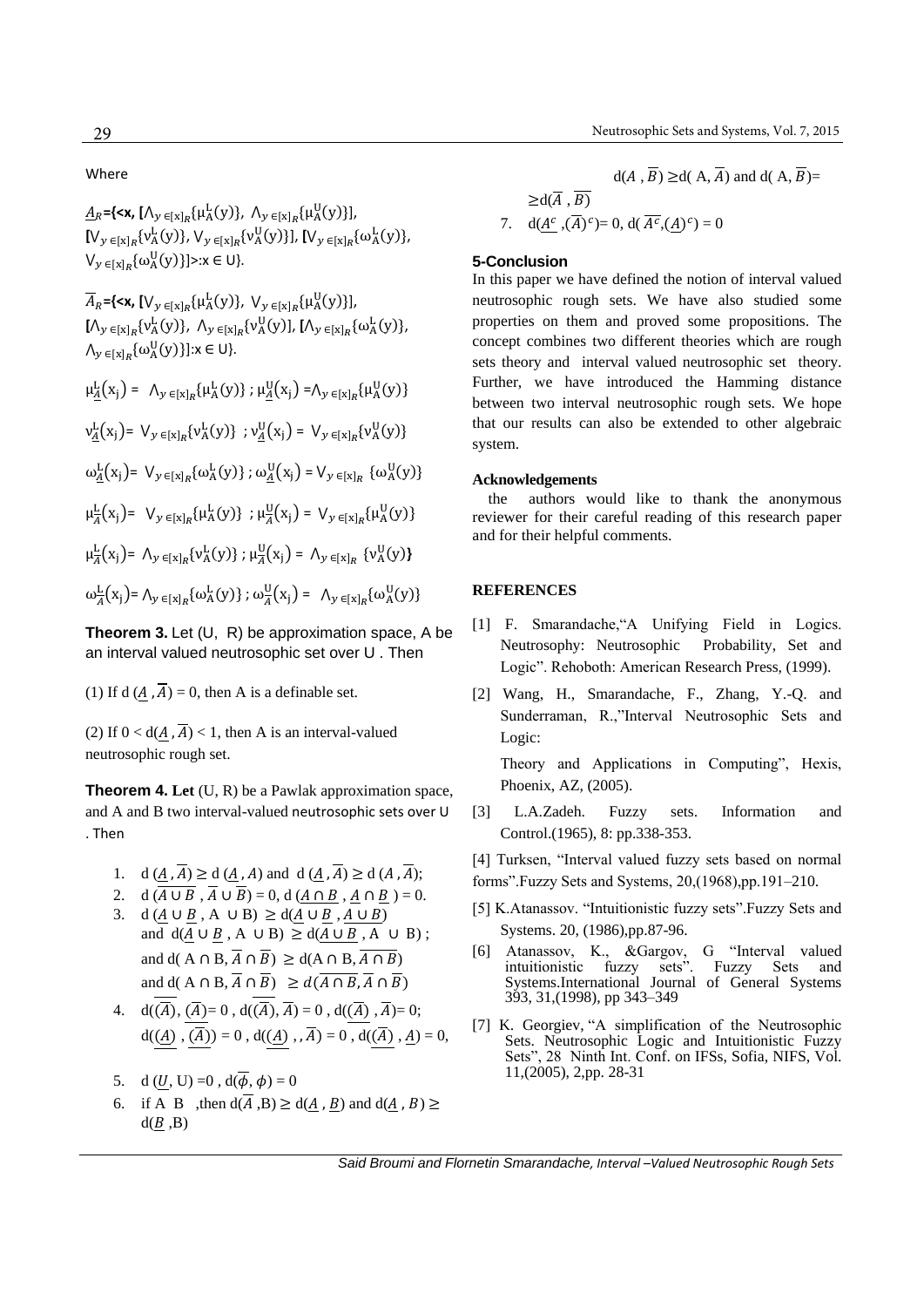- [8] J. Ye." Single valued netrosophiqc minimum spanning tree and its clustering method" De Gruyter journal of intelligent system , (2013),pp.1-24.
- [9] J. Ye,"Similarity measures between interval neutrosophic sets and their multicriteria decisionmaking method "Journal of Intelligent & Fuzzy Systems, DOI: 10.3233/IFS-120724 , 2013,.pp
- [10] P. Majumdar, S.K. Samant," On similarity and [entropy of neutrosophic sets"](http://iospress.metapress.com/content/8342372573j42764/),Journal of Intelligent and Fuzzy Systems, (2013), pp.1064-1246. DOI:10.3233/IFS-130810.
- [11] S. Broumi, and F. Smarandache, "Several Similarity Measures of Neutrosophic Sets" ,Neutrosophic Sets and Systems,VOL1 ,(2013),pp.54-62.
- [12] S. Broumi, F. Smarandache , "Correlation Coefficient of Interval Neutrosophic set", Periodical of Applied Mechanics and Materials, Vol. 436, 2013, with the title Engineering Decisions and Scientific Research in Aerospace, Robotics, Biomechanics, Mechanical Engineering and Manufacturing; Proceedings of the International Conference ICMERA, Bucharest, October 2013.
- [13] S. Broumi, F. Smarandache ," New operations on interval neutrosophic set",2013 ,accepted
- [14] M.Arora, R.Biswas,U.S.Pandy, "Neutrosophic Relational Database Decomposition", International Journal of Advanced Computer Science and Applications, Vol. 2, No. 8, (2011),pp.121-125.
- [15] M. Arora and R. Biswas," Deployment of Neutrosophic technology to retrieve answers for queries posed in natural language", in 3rdInternational Conference on Computer Science and Infor mation Technology ICCSIT, IEEE catalog Number CFP1057E-art,Vol.3, ISBN: 978-1-4244-5540- 9,(2010), pp. 435-439.
- [16] Ansari, Biswas, Aggarwal,"Proposal for Applicability of Neutrosophic Set Theory in Medical AI", International Journal of Computer Applications (0975 – 8887),Vo 27– No.5, (2011),pp:5-11
- [17] A. Kharal, "A Neutrosophic Multicriteria Decision Making Method",New Mathematics & Natural Computation, Creighton University, USA , Nov 2013
- [18] F.G Lupiáñez, "On neutrosophic topology", Kybernetes, Vol. 37 Iss: 6, (2008), pp.797 - 800 ,Doi:10.1108/03684920810876990.
- [19] S. Aggarwal, R. Biswas,A.Q.Ansari,"Neutrosophic Modeling and Control", IEEE, (2010), pp.718-723.
- [20] Z. Pawlak , Rough Sets , Int. J. Comput. Inform. Sci. 11 (1982),pp.341-356.

[21] D. Dubios and H. Prade, "Rough fuzzy sets and fuzzy rough sets," Int. J. Gen. Syst., vol. 17, (1990),pp. 191-208.

[22] Z. Gong, B. Sun, and D. Chen, "Rough set theory for the interval-valued fuzzy information systems," Inf. Sci., vol. 178, , (2008),pp. 1968-1985

[23] B. Sun, Z. Gong, and D. Chen, "Fuzzy rough set theory for the interval-valued fuzzy information systems," Inf. Sci., vol. 178,(2008). pp. 2794-2815

[24 ] W.-Z. Wu, J.-S. Mi, and W.-X. Zhang, "Generalized Fuzzy Rough Sets," Inf. Sci., vol. 151, (2003),pp. 263-282,

[ 25] Z. Zhang, "On interval type-2 rough fuzzy sets," Knowledge-Based Syst., vol. 35, (2012),pp. 1-13,

[ 26] J.-S. Mi, Y. Leung, H.-Y. Zhao, and T. Feng, "Generalized Fuzzy Rough Sets determined by a triangular norm," Inf. Sci., vol. 178, (2008), pp. 3203-3213,

[27] S.K. Samanta, T.K. Mondal, "Intuitionistic fuzzy rough sets and rough intuitionistic fuzzy sets",Journal of Fuzzy Mathematics,9 (2001),pp 561-582.

[28] He, Q., Wu, C., Chen, D., Zhao, S.: Fuzzy rough set based attribute reduction for information systems with fuzzy decisions. Knowledge-Based Systems 24 (2011) ,pp.689–696.

[29] Min, F., Zhu, W.: Attribute reduction of data with error ranges and test costs. Information Sciences 211 (2012) ,pp.48–67

[30] Min, F., He, H., Qian, Y., Zhu, W.: Test-cost-sensitive attribute reduction. Information Sciences 181 (2011),pp. 4928–4942.

[31] Yao, Y., Zhao, Y.: Attribute reduction in decisiontheoretic rough set models. Information Sciences 178 (2008),pp. 3356–3373